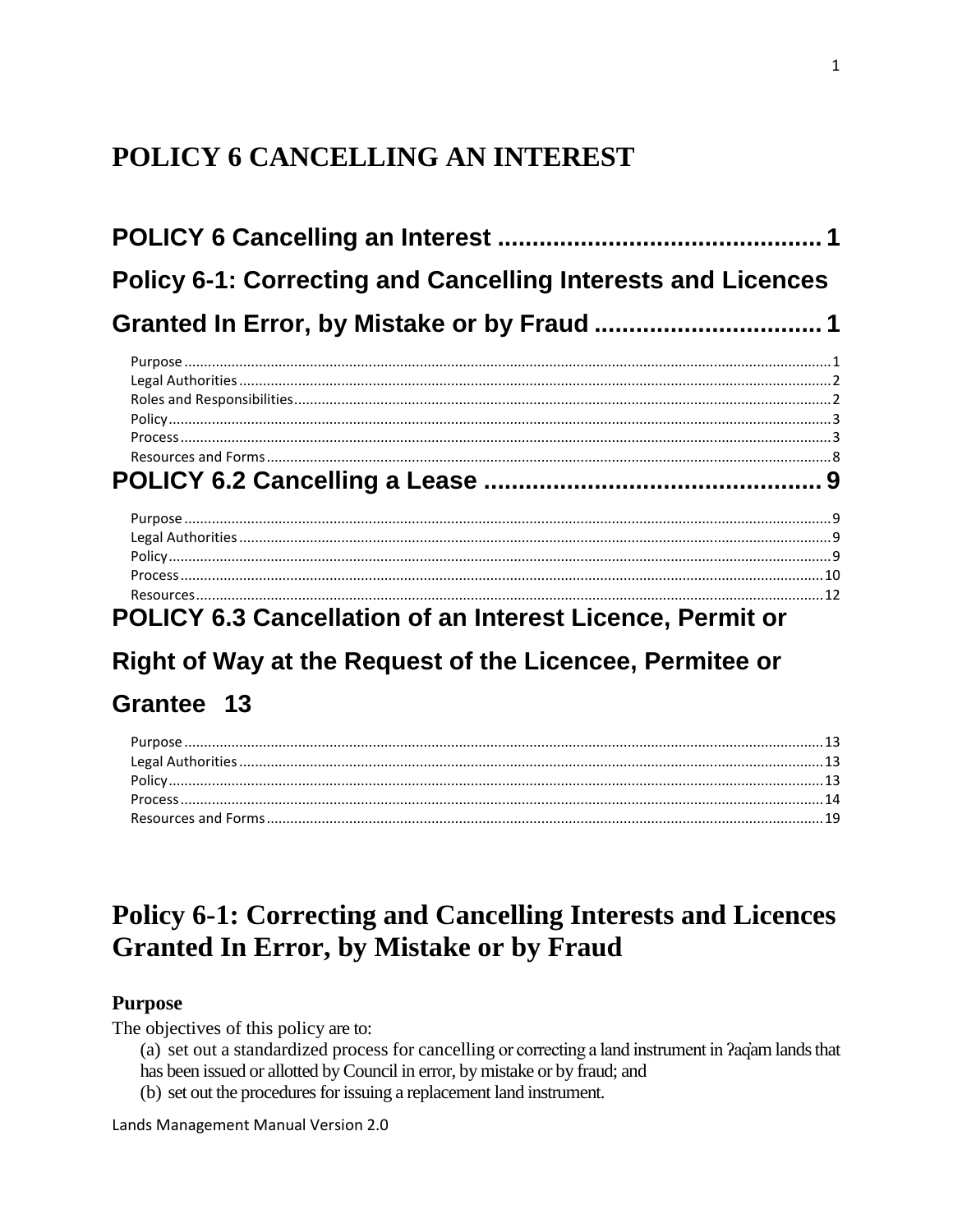The following **definitions** are to be taken into account for Policy 6:

"affected persons" means every person:

- a) who has a registered land instrument in the same parcel of land in which another land instrument is being considered by Council to have been issued in error, by mistake or by fraud; and
- b) whose rights under their registered land instrument may be affected by changes being made to, or the cancellation of, the land instrument being considered by Council to have been issued in error, by mistake or by fraud.

# <span id="page-1-0"></span>**Legal Authorities**

<span id="page-1-1"></span>The relevant statutory authority is section 31.2 of the *<i>Paq'am Amended Land Code* 

# **Roles and Responsibilities**

## **Role of Council**

Council is responsible for the following, in addition to what is listed in Policy 1:

(a) consenting to the cancellation or non substantive correction of a land instrument that was issued in error, by mistake or by fraud;

(b) consenting to the issuance of a replacement land instrument;

(c) authorizing, by Band Council Resolution, a member of Council or the Lands Department to execute replacement land instruments.

# **Role of the Lands Department**

The Lands Department is responsible for in addition to what is listed in Policy 1:

(a) ensuring that the requirements in this policy for assessing error, fraud and mistake in the issuing or allotment of land instruments are complied with;

(b) ensuring that all recommendations to Council on the cancellation or correction of a land instrument are in accordance with the *ʔaq̓am Amended Land Code*, ʔaq̓am by-laws and any applicable provincial or federal laws;

(c) making recommendations to Council on the cancellation and correction of a land instrument;

(d) at the direction of Council, ensuring that Form 6-1-02: Certificate of Cancellation and any replacement land instruments are executed, provided to the appropriate interest holder, and filed with the First Nation Land Register in accordance with Policy 2; and

(e) if a request to correct a land instrument is approved by Council, ensuring all documentation related to a request is maintained in the Lands Department file of the land instrument that the request relates to.

# **Role of the Lands Committee**

The Lands Committee is responsible for the following, in addition to what is listed in Policy 1: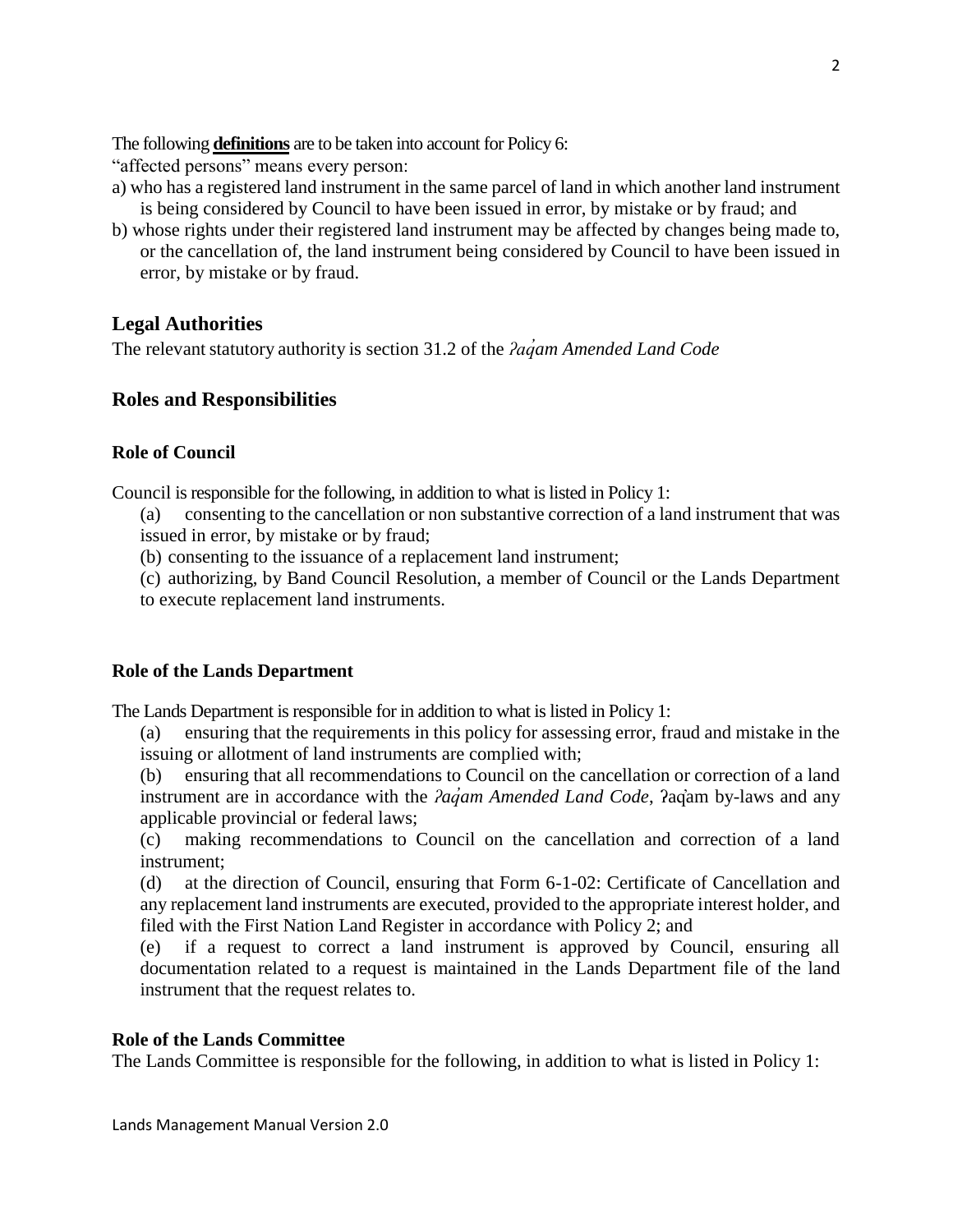The Lands Committee may assist the Lands Department and Council with any matter related to the cancellation and correction of a land instrument and may perform duties and functions as directed by either Council or the Lands Department.

It is the responsibility of the Lands Committee to respond to all requests from the Lands Department or Council, and where necessary to consult with members on the cancellation and correction of a land instrument.

The Lands Committee is not a decision-making body. However, the Lands Committee may make recommendations to Council on matters related to the cancellation and correction of a land instrument.

## <span id="page-2-0"></span>**Policy**

## **Cancelling and Correcting Land Instruments Granted by Allotment Holders to Third Parties**

The Council, Lands Department and Lands Committee have no role in determining the cancellation or correction of a land instrument over lands held under an allotment.

If an allotment holder has granted a land instrument over his or her lands and determines that he or she granted such land instrument in error, by mistake or by fraud, the cancellation or correction of such grant must be dealt with between the allotment holder and the individual to whom the grant was made and, upon written agreement of the parties or determination by an Adjudicator or court, the cancellation or correction may be registered.

Issued or allotted in error means a situation where Council issued or allotted a land instrument in ʔaq̓am lands and in doing so incorrectly or accidently approved of a provision in the land instrument.

Issued or allotted by fraud means a situation where Council issued or allotted a land instrument and the person receiving the land instrument, knowing he or she was doing so, misrepresented the truth or concealed a material fact to induce the Council to approve of the land instrument to the detriment of *?a*quam.

Issued or allotted by mistake means a situation where Council issued or allotted a land instrument, and in doing so accidently issued or allotted the wrong land instrument.

## <span id="page-2-1"></span>**Process**

## **Request for Council Consideration**

The following persons may request Council to consider cancelling or correcting a land instrument where they have a reasonable belief that Council issued or allotted that land instrument in error, by mistake or by fraud:

(a) a member of Council, in relation to any land instrument;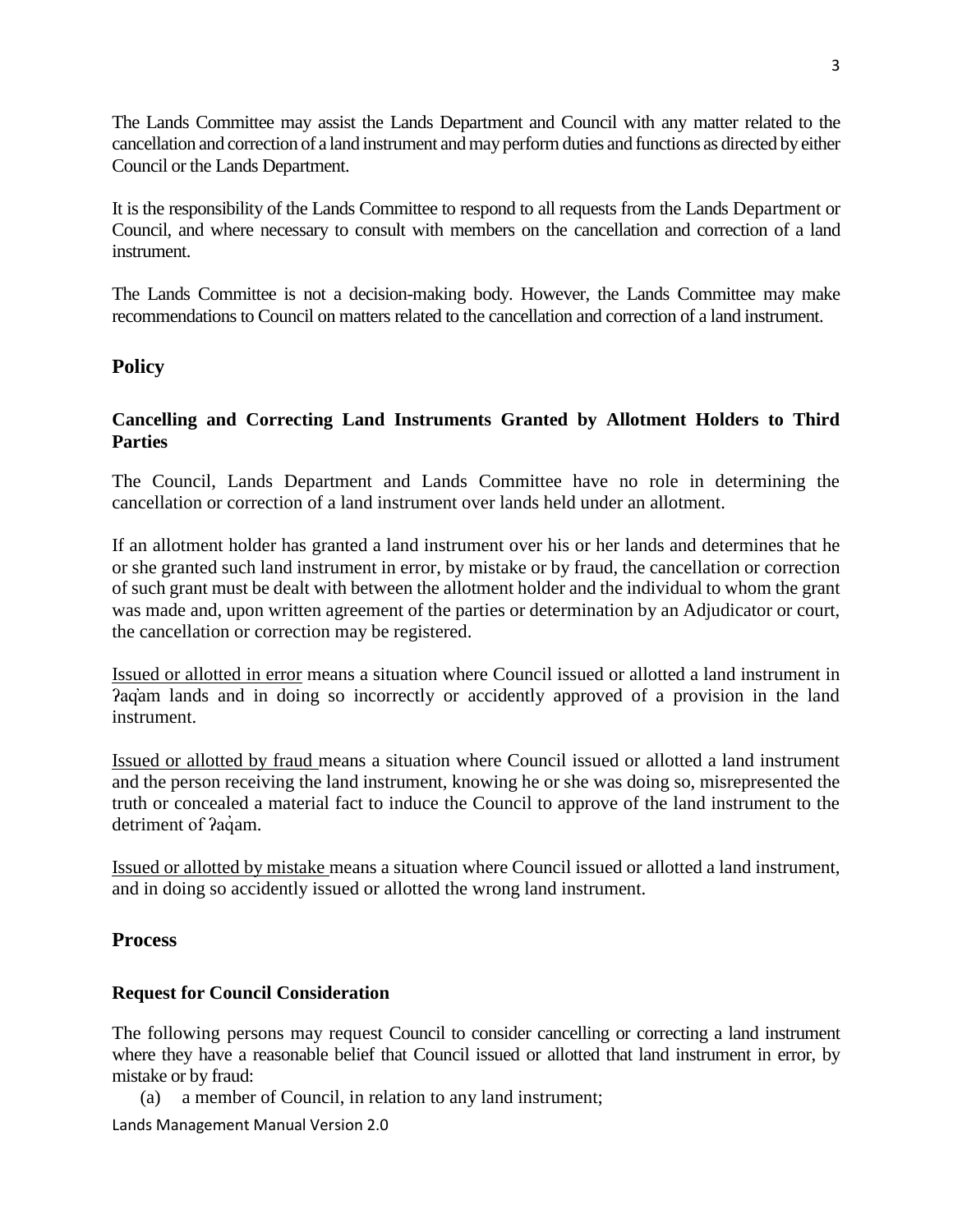(b) Lands Staff, in relation to any land instrument;

- (c) any member of the Lands Committee, in relation to any land instrument;
- (d) an allotment holder, in relation to their allotment;

(e) a lessee of ʔaq̓ am community lands, in relation to either an original lease naming ʔaq̓am as lessor or a lease to which  $2aq$  am is a party;

- (f) a licencee of *Pac*<sub>i</sub>am community lands, in relation to a licence in which he or she is named;
- (g) a permittee of  $2aq<sub>dm</sub>$  community lands, in relation to a permit in which he or she is named;

(h) a grantee of  $2aq$  am community lands, in relation to an easement or right-of-way in which he or she is named; or

> a. any person who has a legal authority to represent a person who falls into one of categories (a) to (h).

A request to Council, to cancel or correct a land instrument, must be made in Form 6-1-01: Correction of Land Instrument Request and must include the following details:

- (a) the name of the person making the request and the status of that person under this policy that grants them the right to make such request;
- (b) the date the request is being made;
- (c) details of the specific land instrument to which the request relates;
- (d) details of every person who may be an affected person;

(e) a copy of the land instrument and a copy of any Band Council Resolution related to the issuing or allotting of that land instrument;

- (f) whether the person making the request believes that the land instrument was granted:
	- $(i)$  in error,
	- (ii) by mistake, or
	- (iii) by fraud, and
- (g) specific details, on the reasons the person making the request believes there has been an error, mistake or fraud, accompanied by any supporting documents that relate to the alleged error, mistake or fraud.

A request to Council, to cancel or correct a land instrument, must be delivered to the Lands Department.

#### **Report to Council**

As soon as possible after receiving Form 6-1-04: Correction of Land Instrument Request, the Lands Department must:

(a) search the First Nation Land Register and the Lands Department files to:

(i) identify and gather all relevant documentation that either supports or refutes the claim being made in the request; and

(ii) determine whether there are any known affected persons;

(b) attach the information gathered in (a) to Form 6-1-04: Correction of Land Instrument Request; and

(c) provide Council with Form 6-1-04: Correction of Land Instrument Request, along with all supporting documentation for a decision by Council at the next scheduled Council meeting on whether to:

(i) approve the request,

(ii) reject the request, or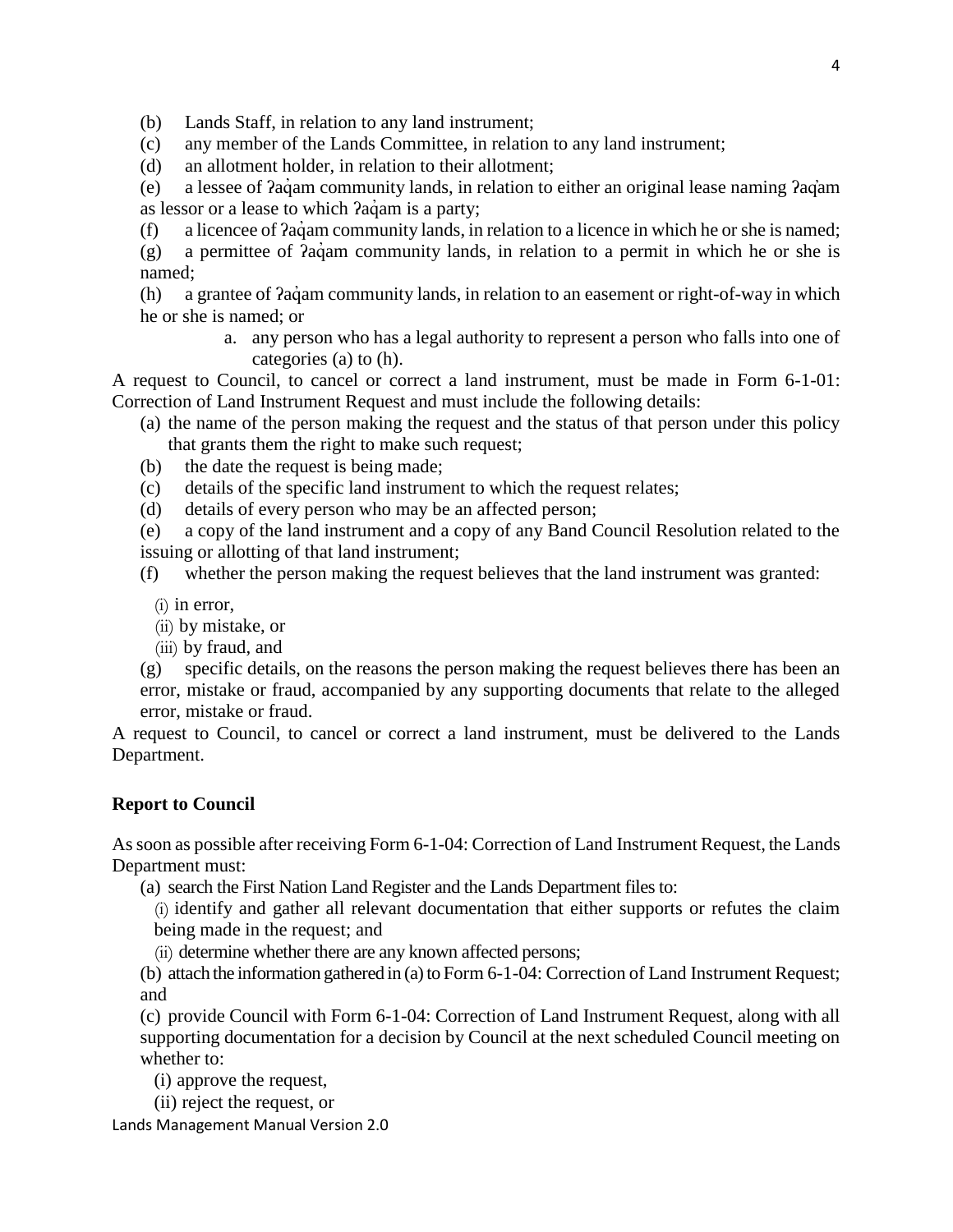(iii) pursue sending notice to all affected persons before Council makes a decision on whether to accept or reject the request.

## **Council Decision**

Council must review all documentation provided by the Lands Department and:

(a) where there are no affected persons, Council may pass a Band Council Resolution that either:

(i) approves the request and sets out instructions for the Lands Department on how to remedy the error, mistake or fraud; or

- (ii) rejects the request, and sets out their reasons for decision; or
- (b) where there are affected persons Council may either:

(i) pass a Band Council Resolution that rejects the request and sets out their reasons for decision; or

(ii) direct the Lands Department to pursue sending notice to all affected persons before Council makes a decision on whether to accept or reject the request.

## **Notice to Affected Persons**

If Council directs the Lands Department to pursue sending notice to all affected persons, the Lands Department must deliver written notice to all affected persons by regular mail addressed to their last known address.

A written notice to an affected person must state:

(a) the circumstances of the alleged error, mistake or fraud;

(b) the actions that may be taken to correct the alleged error, mistake or fraud, if Council determines such action is necessary;

(c) that affected persons have thirty (30) days to provide any submissions with regard to effect on them of the alleged error, mistake or fraud to Council by delivering such submissions to the Lands Department; and

(d) the date and time where Council will consider whether the land instrument has been issued or allotted in error, by mistake or by fraud, which must be more than thirty (30) days from the date the notice is delivered to all affected persons.

## **Report to Council**

At the end of the thirty (30) day submission period, the Lands Department must provide to Council a package containing:

(a) Form 6-1-04: Correction of Land Instrument Request;

(b) all submissions received from affected persons; and

(c) all documentation related to the request.

## **Land Instrument Issued or Allotted in Error or by Mistake – Non-Substantial**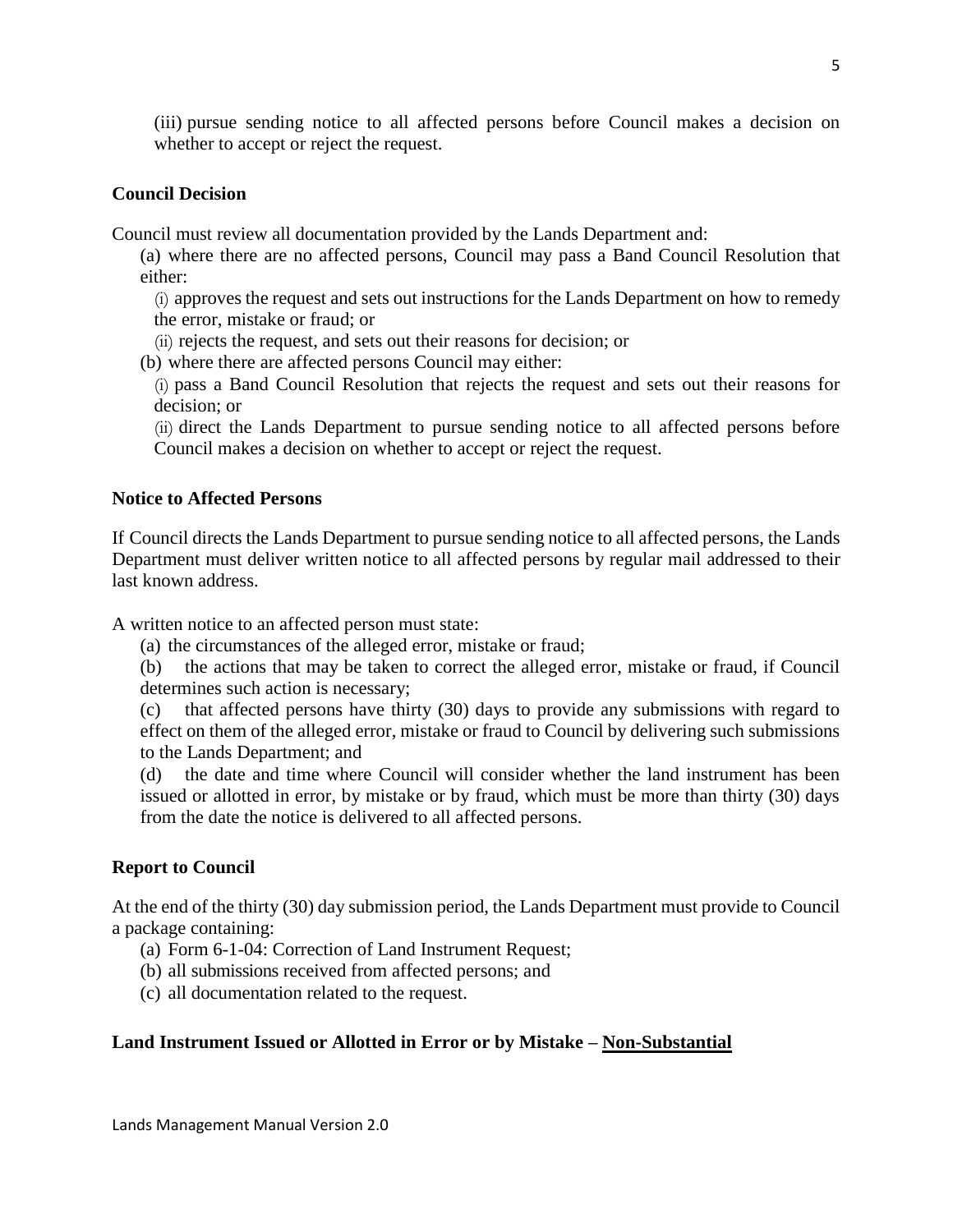Where Council determines that a land instrument was issued or allotted in error or by mistake and that the error or mistake is not substantial, Council may pass a Band Council Resolution to reject the request.

# **Land Instrument Issued or Allotted in Error or by Mistake – Substantial**

Where Council determines that a land instrument was issued or allotted in error or by mistake and that the error or mistake is substantial, the Lands Department must prepare and Council must approve a Band Council Resolution that sets out:

- (a) the name of the interest holder;
- (b) the date and title of the land instrument;
- (c) a description of the *Paciam lands* to which the land instrument relates;
- (d) that Council has determined the land instrument was issued or allotted in error, or by mistake;
- (e) the circumstances surrounding the error or mistake;
- (f) the reasons why Council considers the error or mistake to be substantial;
- (g) that to remedy the error or mistake, Council approves the land instrument being:
	- (i) cancelled or
	- (ii) cancelled and corrected; and

(h) that Council authorizes the Lands Department to do one or more of the following (*whichever are applicable in the circumstances*):

(i) complete, sign, and register in the First Nation Land Register Form 3-1-03: Certificate of Cancellation of Land Instrument; and

(ii) prepare a corrected land instrument for Council consideration.

# **Cancellation of Land Instrument Issued or Allotted in Error or by Mistake**

If Council authorizes the Lands Department to complete, sign and register in the First Nation Land Register Form 6-1-03: Certificate of Cancellation of Land Instrument, the Lands Department must complete, have an authorized signatory sign, and register in the First Nations Land Register Form 6-1-03: Certificate of Cancellation of Land Instrument.

# **Decision Not To Provide a Corrected Land Instrument**

If Council does not authorize the Lands Department to issue a corrected land instrument, the Lands Department must prepare and provide a written notice to the interest holder setting out that their land instrument has been cancelled and the reasons for that cancellation.

# **Correcting an Allotment**

If Council instructs the Lands Department to prepare a corrected allotment, the Lands Department must prepare for Council and Council must sign:

- (a) two (2) copies of a Band Council Resolution granting the corrected allotment, which must meet the requirements of Policy 3 and the *ʔaq̓am Allotment Law*;
- (b) two (2) copies of the completed Form 3-1-02: Allotment to a Member granting the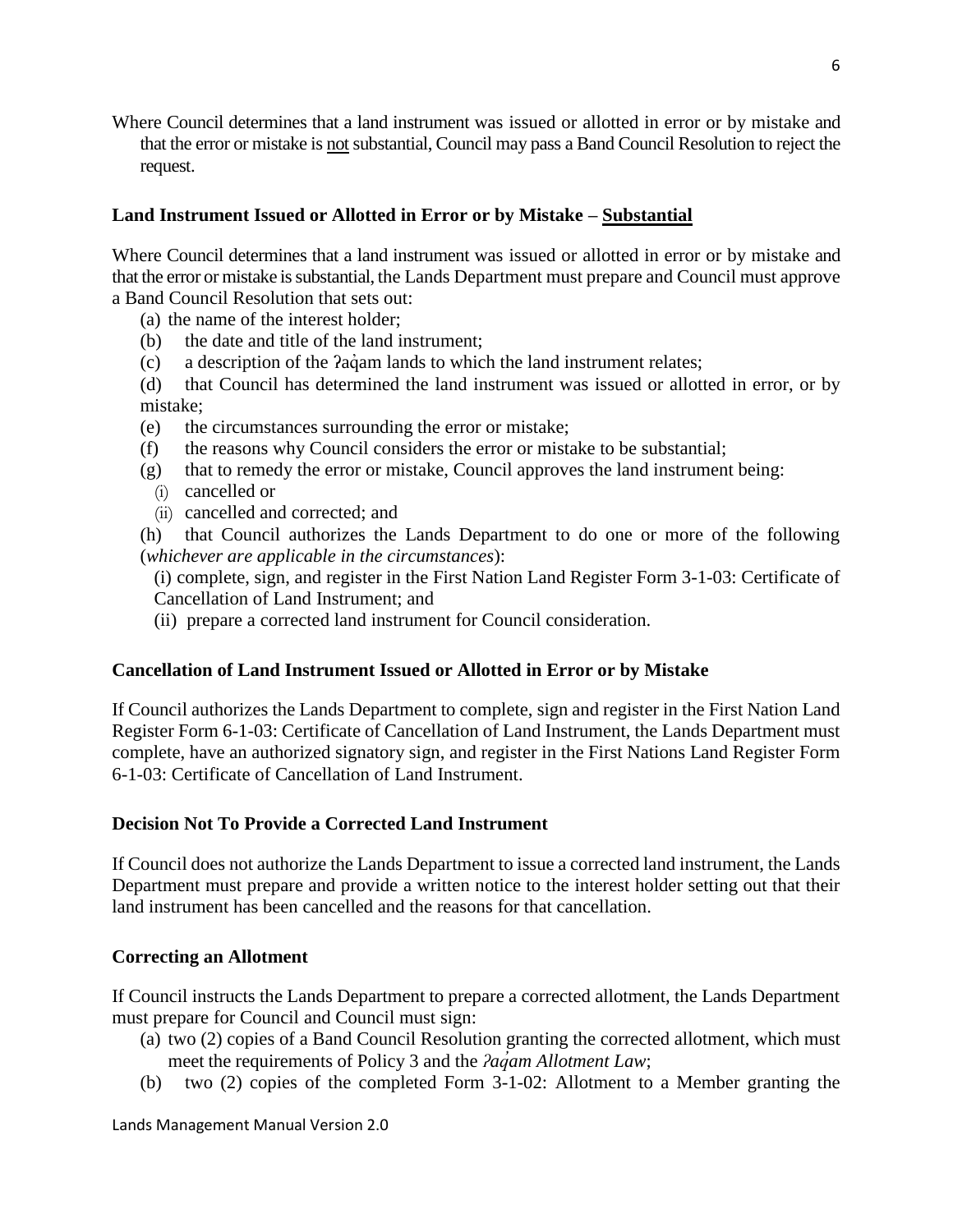corrected allotment; and

- (c) a letter to the member whose allotment was cancelled:
	- (i) setting out that their allotment has been cancelled and the reasons for such cancellation,
	- (ii) setting out that Council has approved the granting of a corrected allotment, and

(iii) inviting the member to contact the Lands Department so arrangements can be made for the member to execute a new Form 3-1-02: Allotment to a Member that grants the corrected allotment.

The Lands Department must ensure that the member executes Form 3-1-02: Allotment to a Member.

After the member executes Form 3-1-02: Allotment to a Member, the Lands Department must ensure the corrected allotment is registered in accordance with the *ʔaq̓am Land Code* and Policy 3-1 in the First Nation Land Register;

After the corrected allotment is registered, the Lands Department must:

(a) complete and have an authorized signatory execute one (1) Form 3-2-04: Certificate of Possession for each allotment holder;

(b) provide each allotment holder with:

(i) the names of all ʔaq̓ am laws, by-laws and *ʔaq̓am Community Land Use Plan, 2016* which are in effect and the locations where the new allotment holder may access such laws, bylaws and *ʔaq̓am Community Land Use Plan, 2016*,

(ii) one (1) original, signed copy of the Band Council Resolution granting the corrected allotment,

(iii) one (1) original, signed copy of Form 3-1-02: Allotment to a Member,

(iv) one (1) original, signed copy of Form 3-2-04: Certificate of Possession, and

(v) the updated Parcel Abstract Report; and

(c) send the allotment holder's information to the ʔaq̓am Finance Department to update the taxation and assessment rolls.

#### **Correcting a Land Instrument Other Than an Allotment**

If Council instructs the Lands Department to prepare a corrected land instrument other than an allotment, the Lands Department must:

(a) prepare the corrected land instrument, ensuring it meets the requirements of the policy in this Manual that relates to that type of land instrument;

(b) provide the corrected land instrument to Council for their approval;

(c) obtain a Band Council Resolution from Council, approving the corrected land instrument, and such Band Council Resolution must meet the requirements in this Manual that relate to the type of land instrument being approved; and

(d) prepare and have an authorized signatory sign a letter to the person whose land instrument was cancelled:

(i) setting out that their land instrument has been cancelled and the reasons for such cancellation,

(ii) setting out that Council has approved the granting of a corrected land instrument,

(iii) inviting the person to contact the Lands Department so arrangements can be made for the person to execute the corrected land instrument, and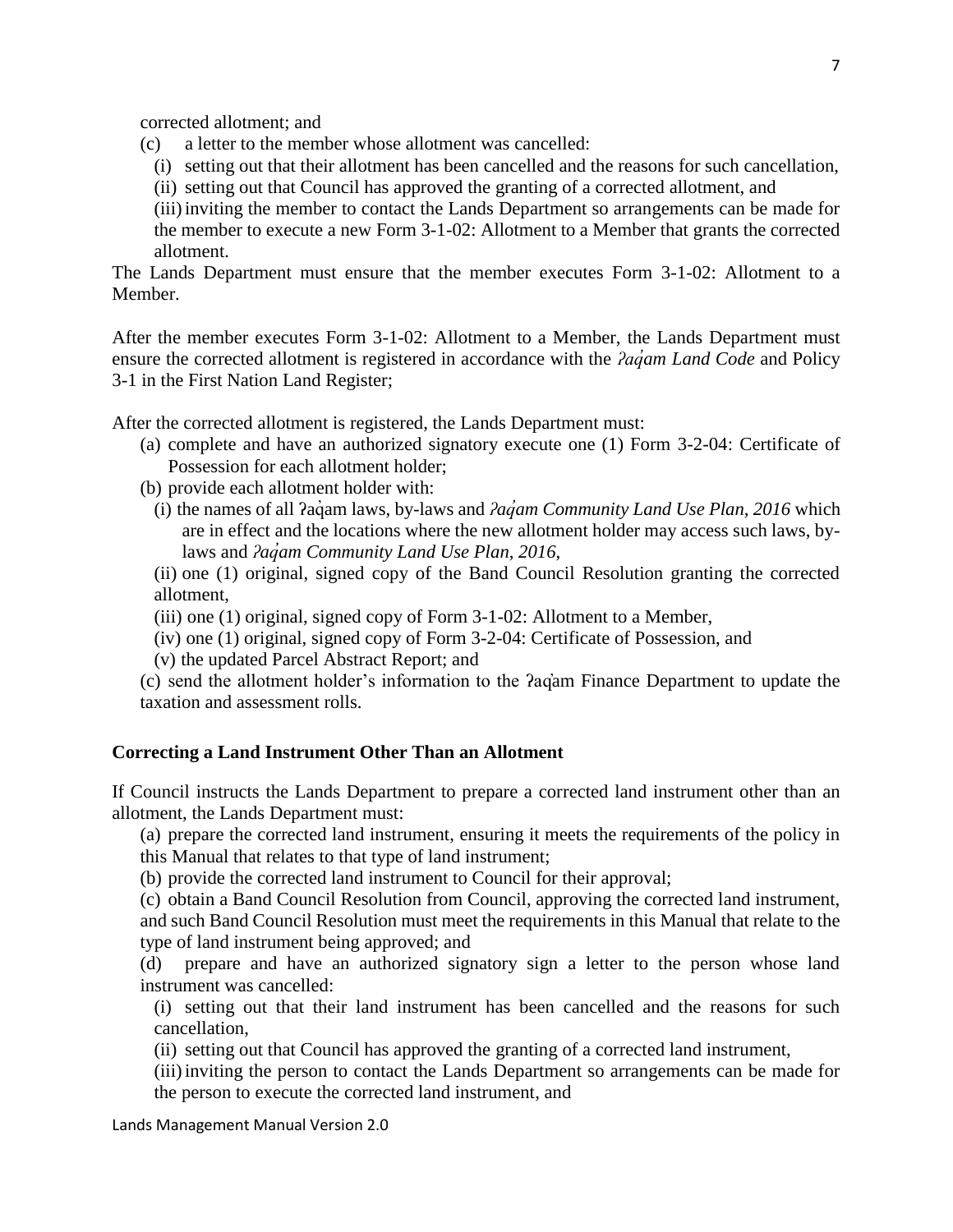(iv) attaching a copy of the corrected land instrument for the person to consider.

If the person whose land instrument was cancelled agrees to execute the amended land instrument, the Lands Department must:

- (a) ensure the amended land instrument is executed in compliance with the requirements in this Manual that relate to the type of land instrument being corrected; and
- (b) register the amended land instrument in accordance with Policy 2.

#### **Land Instrument Was Issued or Allotted by Fraud**

If Council determines that a land instrument may have been issued or allotted by fraud, Council must:

(a) consult with legal counsel to determine what steps to take next; and

(b) keep the Lands Department apprised of all decisions made in relation to the land instrument.

## <span id="page-7-0"></span>**Resources and Forms**

Besides this policy, consult the following resources:

(a) the *ʔaq̓am Amended Land Code*

#### **Forms**

- 6-1-01 Cancellation of Land Instrument
- □ 6-1-02 Request to Cancel Licence, Permit or Right of Way
- 6-1-03 Certificate of Cancellation of Licence, Permit or Right of Way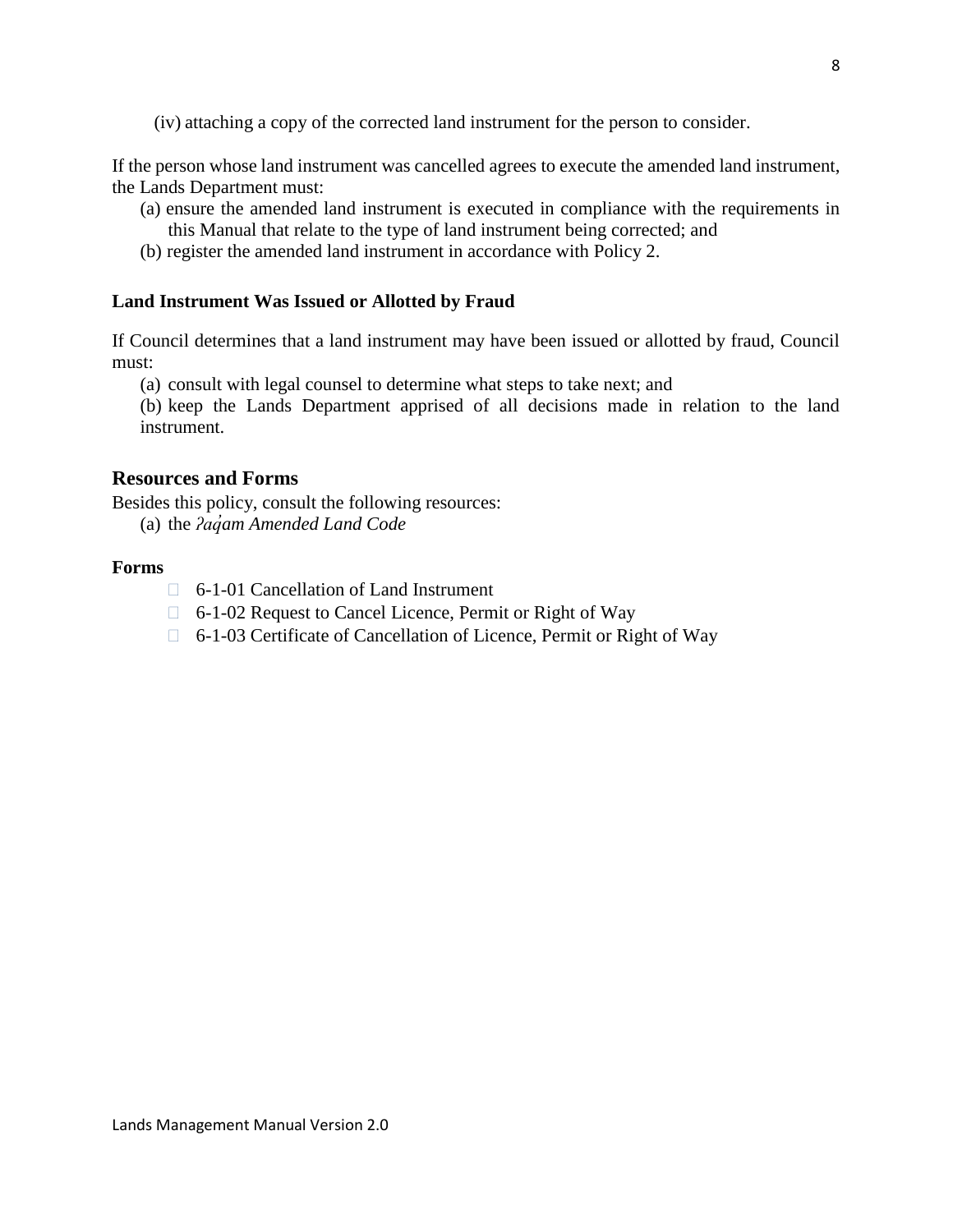# <span id="page-8-1"></span><span id="page-8-0"></span>**POLICY 6.2 Cancelling a Lease**

#### **Purpose**

The objectives of this Policy are:

- (a) to provide a standardized process for the cancellation of a lease over ʔaq̓am community lands; and
- (b) to outline the circumstances which trigger the review of an existing lease.

This policy does not address situations where  $2a\gamma$  am wishes to cancel a lease over  $2a\gamma$  and community lands because it was issued in error, by mistake or by fraud. In such circumstances, please refer to Policy 6.

#### <span id="page-8-2"></span>**Legal Authorities**

The *ʔaq̓am Amended Land Code* contains no specific provision to cancel leases. The framework for cancelling leases is included as part of the mandatory terms contained in every lease agreement

## <span id="page-8-3"></span>**Policy**

#### **Consulting Legal Counsel**

Cancelling a lease is a significant step, with important legal consequences. The cancellation must be managed very carefully, and, where there is any uncertainty, the Lands Department must consult legal counsel on every step to be taken.

#### **When Cancellation May be Triggered**

Each lease must set out the circumstances which will trigger ʔaq̓am's right to cancel it. For example, several circumstances that may be in a lease include:

- (a) failure to pay rent or other sums due under a lease;
- (b) failure to perform or observe any covenants set out in a lease; or
- (c) change in corporate control of the Lessee without ʔaq̓am consent.

#### **Alternatives to Cancellation**

Cancellation is not automatically the appropriate response to a lessee's failure to perform their obligations under a lease. Council should determine the appropriate course of action, and alternative remedies should always be considered. For example, depending on the circumstances, the department may elect to re-let the land as agent for the lessee, or to perform covenants for, and at the expense of, the lessee.

#### **Cancelling a Lease that has been Mortgaged**

If the lessee has mortgaged his or her interest in a lease and Council is considering cancellation of the lease, the Lands Department and Council must ensure that they take all steps required under the lease to properly effect the cancellation in a manner that respects the lessee's and mortgagee's rights under the lease.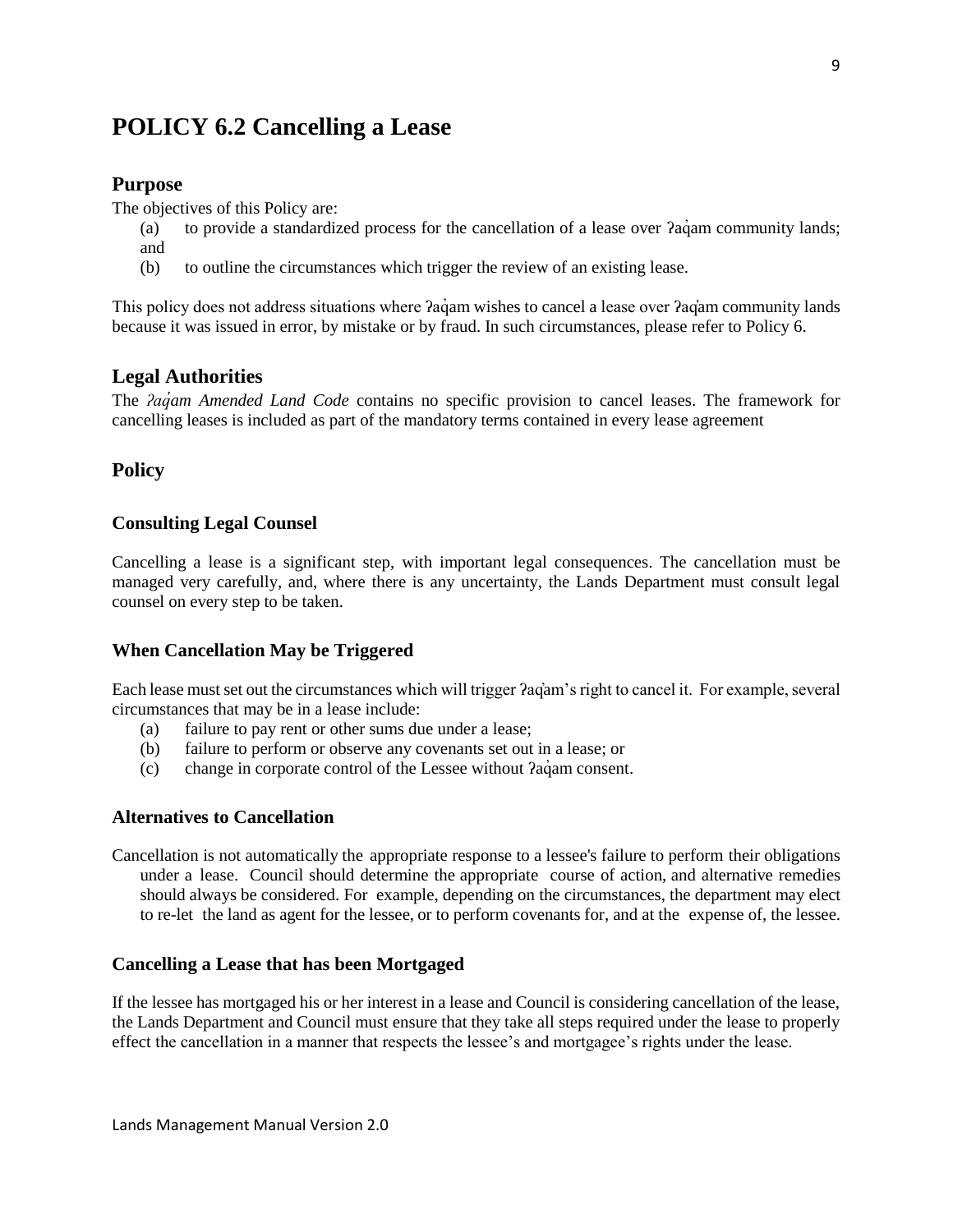For example, many leases will state that if the lessee has mortgaged his or her interest in a lease, Council must notify the mortgagee before the proposed cancellation of a lease, and give the mortgagee sixty (60) daysto assume or sell the leasehold interest, subject to the Council's consent, or to cure the lessee's default.

Many leases will also state that if a mortgagee, after receiving notice of the lessee's default, cures the default within the required time frame, that curing will be interpreted as a curing of the default by the lessee. Then, the cancellation of a lease will not continue, and a lease will again be in good standing. If the mortgagee does not take this action, the lease could be cancelled at the will of Council.

It is important to read the terms of a lease with regard to cancellation and mortgagee interests prior to taking any steps to cancel the lease. Where there are questions, consult with legal counsel.

#### <span id="page-9-0"></span>**Process**

#### **Initiate Contact with Lessee**

If the Lands Department determines that a lessee has failed to perform their obligations under a lease, the Lands Department must initiate contact with the lessee by:

(a) if the Lands Department has a telephone number for the lessee:

(i) phoning the lessee and discussing the alleged default with the lessee to determine whether the lessee has the capacity to cure the default, and

(ii) advising the lessee that a report will be made to Council regarding the default; or

(b) if the Lands Department does not have a telephone number for the lessee, delivering a letter to the lessee advising the lessee that the Lands Department has determined the lessee has failed to perform their obligations under a lease, specifying the obligation that has not been performed, and setting out that a report will be made to Council regarding the default. The letter must invite and encourage the lessee to contact the Lands Department to discuss the lessee's capacity to cure the default.

The Lands Department must document all contact they have with a lessee who is allegedly in default of their lease.

#### **Report to Council**

If the Lands Department considers it necessary to initiate cancellation proceedings, they must provide Council with a report setting out the circumstances surrounding the lessee's failure to perform their obligations and attach to the report all documentation relevant to the failure to perform, including a copy of:

(a) the executed lease with the provision setting out the obligation that the lessee has failed to perform, and any other provision relevant to cancellation of a lease, highlighted;

(b) any mortgages on the leasehold interest that are registered in the First Nation Land Register;

(c) any bank statements, building inspection reports or other documents related to the lessee's failure to perform their obligations;

(d) any notes documenting communications between the Lands Department and the lessee in regard to the lessee's failure to perform their obligations; and

(e) any written correspondence between the Lands Department and the lessee regarding the lessee's failure to perform their obligations.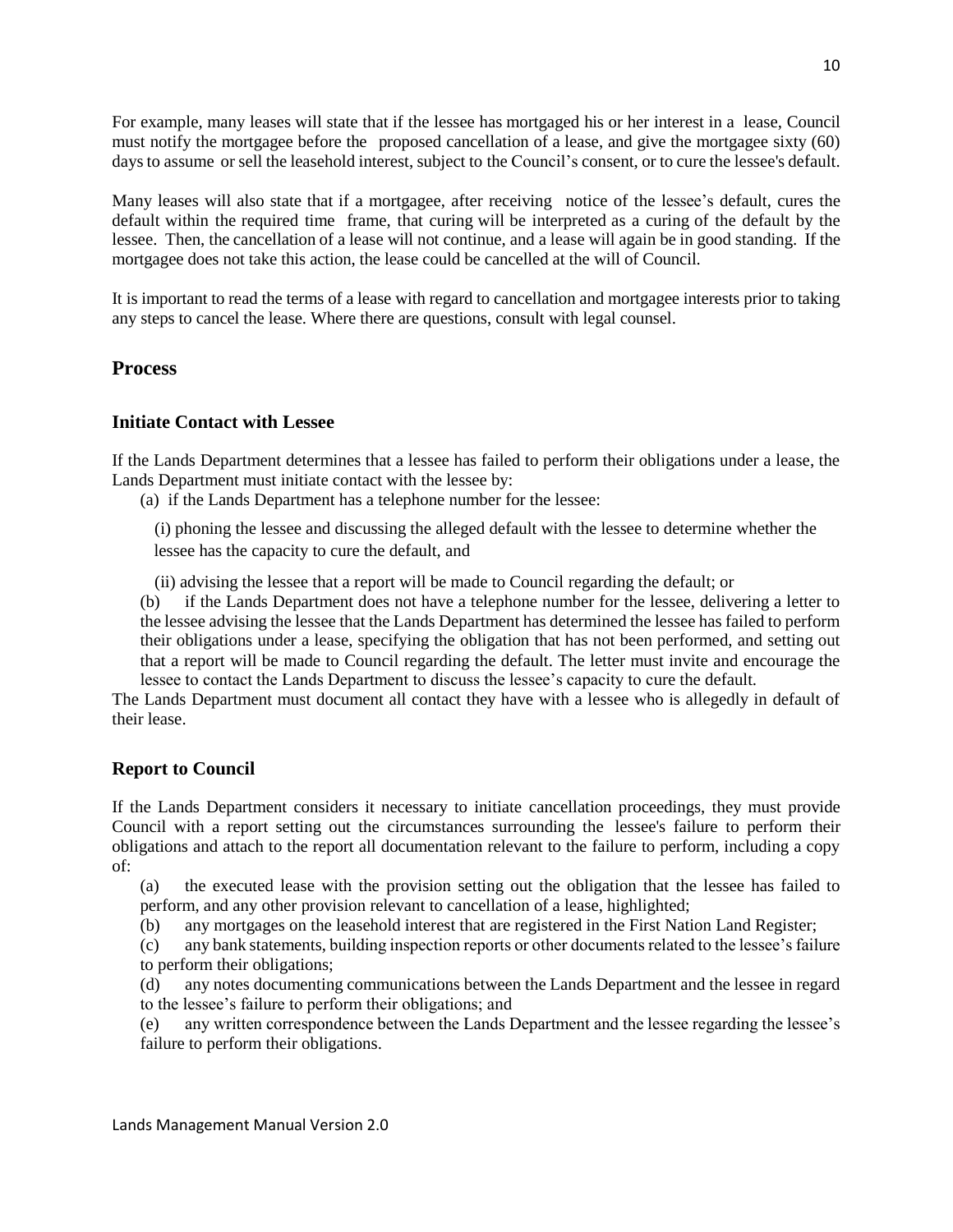## **Council Consideration of the Alleged Default**

Council must review the Lands Department's report and determine:

- (a) whether the act or omission of the lessee is in fact a failure to perform an obligation under their lease; and
- (b) whether to initiate cancellation proceedings under either this policy or a default provision in their lease.

If the lessee hasfailed to pay rent as required by a lease, or if the default is one which Council considers the lessee can otherwise remedy easily, and a lease does not have a provision setting out the process for addressing defaults, Council should consider giving the lessee a reasonable time, being sixty (60) days, or such other period of time as permitted under any Law, to remedy the problem.

If the nature of the default is such that Council considers the lessee cannot cure it within sixty (60) days, and a lease does not have a provision setting out the process for addressing defaults, Council should consider cancellation of a lease to remedy the problem.

#### **Notice of Default**

If Council determines a lessee is in default of their lease, and a lease has a provision setting out the process for issuing a notice of default, the Lands Department must ensure a notice of default is executed and delivered to the lessee following the process set out in a lease.

If Council determines a lessee is in default of their lease, and a lease does not have a provision setting out the process for issuing a notice of default, the Lands Department must:

- (a) prepare or cause to be prepared a notice of default;
- (b) ensure the notice of default is executed by either Council, or an authorized signatory; and
- (c) ensure the notice of default is delivered to the lessee.

A notice of default must set out:

- (a) the section of a lease under which the lessee is in default;
- (b) the circumstances surrounding the default and the supporting evidence of the default; and
- (c) notice of the timeframe Council considers reasonable (or in the case that a timeframe is set out in the lease, that timeframe) to allow the lessee to correct the default before Council cancels the lease.

#### **Notice to Mortgagee**

If Council determines a lessee is in default of their lease and issues a notice of default, and the lease has a provision setting out a process for giving notice to a mortgagee of default, the Lands Department must provide the mortgagee with the notice of default following the process set out in the lease.

If Council determines a lessee is in default of their lease, issues a notice of default and the lease does not have a provision setting out the process for giving notice to a mortgagee of default, the Lands Department must deliver to the mortgagee:

(a) a copy of the notice of default; and

(b) a letter setting out that the mortgagee may remedy the lessee's breach prior to cancellation of the lease, or may assume or sell the leasehold interest, subject to the Council's consent and any restrictions set out in the lease.

## **Verify Whether Default Cured**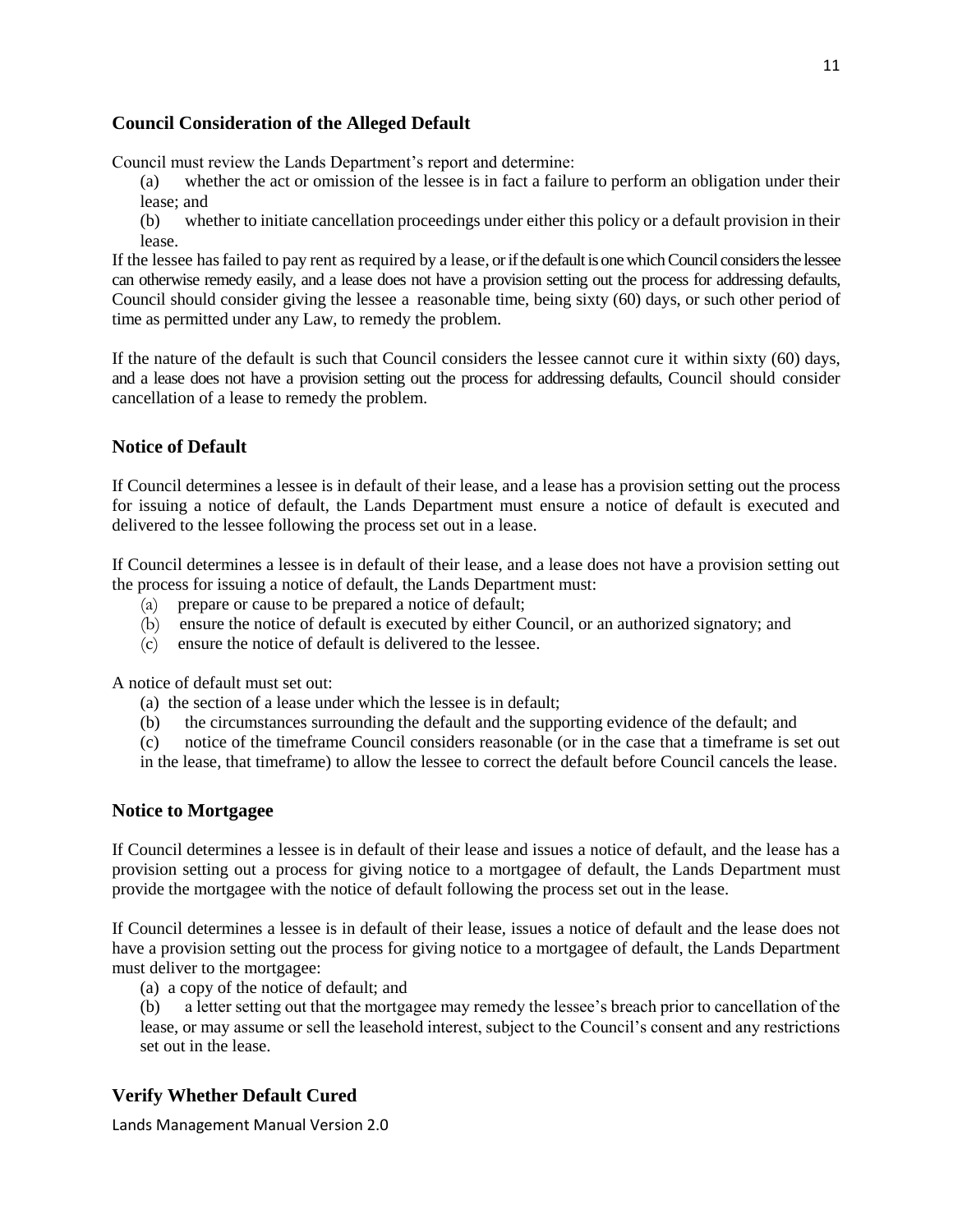The Lands Department must verify whether the lessee, or the mortgagee (if applicable), cures the default by the given deadline.

#### **Send Cancellation Notice**

If the lessee's default has not been corrected within the time limit required by Council, or by the terms of a lease, the Lands Department must deliver a notice of cancellation to the lessee. The notice should be drafted in close consultation with legal counsel and must:

- (a) include the particulars of a lease being cancelled;
- (b) provide the reason for the cancellation and set out the terms of the lease that have been breached;
- (c) advise the lessee that all outstanding financial obligations due under the lease are still payable, and that the lessee is obligated to pay all outstanding amounts;
- (d) advise the lessee that the cancellation does not prejudice  $2a\dot{q}$ am's rights under the lease; and
- (e) be executed by Council, or an authorized signatory.

#### **Follow Up**

After a cancellation notice has been delivered to a lessee, the Lands Department must ensure that the lessee has vacated the land in accordance with the cancellation notice and that the lessee has completed all of their responsibilities under the lease with regard to vacating and remediating, or cleaning the property.

If a lease is a headlease, the Lands Department must contact each sublessee and advise them that the lease has been cancelled and that  $2aq<sub>am</sub>$  has acquired all rights and obligations of the lessee under the lease. The Lands Department must instruct each sublessee to make payments to ʔaq̓am and to treat ʔaq̓am as the lessee.

If rent is in default, the Lands Department must, in consultation with Council and legal counsel, determine whether to initiate steps to collect the unpaid rent for  $2a\dot{a}$ m.

#### **Register Notice of Cancellation**

The Lands Department must register all notices of cancellation of a lease in the First Nation Land Register in accordance with Policy 2.

#### <span id="page-11-0"></span>**Resources**

In addition to this policy, consult the following resources:

- (a) the lease and the Lands Department file for the lease;
- (b) any subleases registered in the First Nation Land Register;
- (c) any mortgages registered in the First Nation Land Register;
- (d) the *ʔaq̓am Amended Land Code*;
- (e) the *First Nations Land Management Act*;
- (f) the Framework Agreement; and
- (g) the Individual Agreement.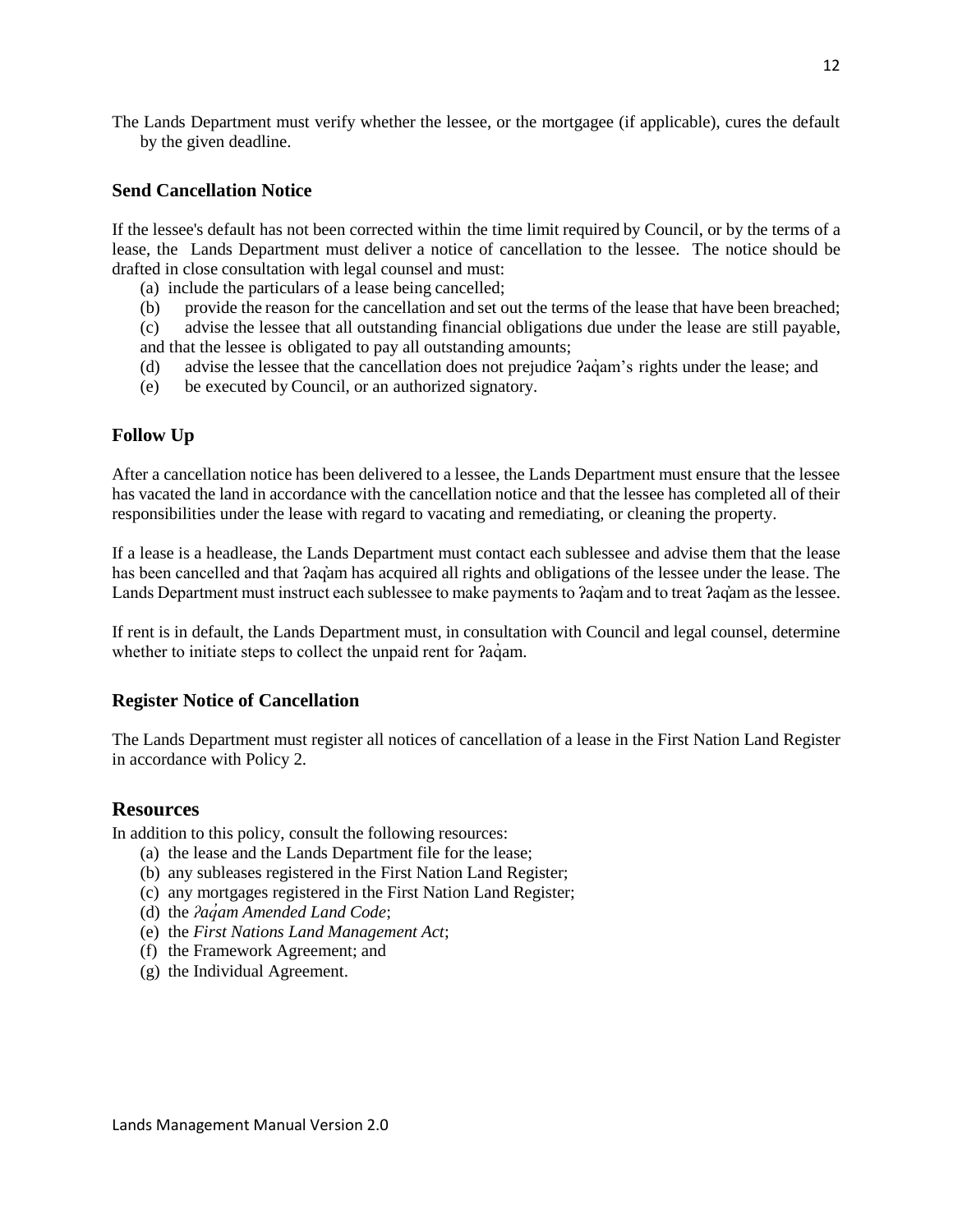# <span id="page-12-0"></span>**POLICY 6.3 Cancellation of an Interest Licence, Permit or Right of Way at the Request of the Licencee, Permitee or Grantee**

## <span id="page-12-1"></span>**Purpose**

This policy explains when and how a licensee, permittee, or grantee of a right-of-way may cancel their licence, permit or right-of-way over ʔaq̓am community lands.

This policy does not address situations where  $2aq<sub>am</sub>$  wishes to cancel a licence, permit or rightof-way over  $2a\ddot{q}$  am community lands because it was issued in error, by mistake or by fraud. In such circumstances, please refer to Policy 6-1.

This policy does not address situations where ʔaq̓am wishes to cancel a licence, permit or rightof-way over ʔaq̓am community lands because the licensee, permittee, or grantee of a right-of-way has failed to comply with the terms of the licence, permit or right-of-way. In such circumstances, please refer to Policy 9.

## <span id="page-12-2"></span>**Legal Authorities**

The *ʔaq̓am Amended Land Code* contains no specific provision in relation to the cancellation of a licence, permit or right-of-way by a licensee, permittee or grantee. In most cases, the licence, permit or right-of-way agreement should contain terms for cancellation.

#### **Roles and Responsibilities**

<span id="page-12-3"></span>Please see Policy 1 and Policy 5

## **Policy**

## **Consulting Legal Counsel**

The cancellation of a licence, permit or right-of-way agreement is a significant step that may have important legal consequences. The cancellation must be managed very carefully, and, where there is any uncertainty, the Lands Department must consider consulting legal counsel.

#### **Council Consent Required**

The cancellation of a licence, permit or right-of-way agreement requires the consent of Council.

Council must not unreasonably withhold their consent to the cancellation of a licence, permit or right-of-way agreement.

#### **Restrictions on Cancellation**

Council must not consent to the cancellation of a licence, permit or right-of-way agreement in Pagam community lands if:

(a) such cancellation will adversely affect an interest in ʔaq̓am community lands held by a third party;

(b) such cancellation will adversely affect a claim against, or interest in, ʔaq̓am community lands held by *?aqam*;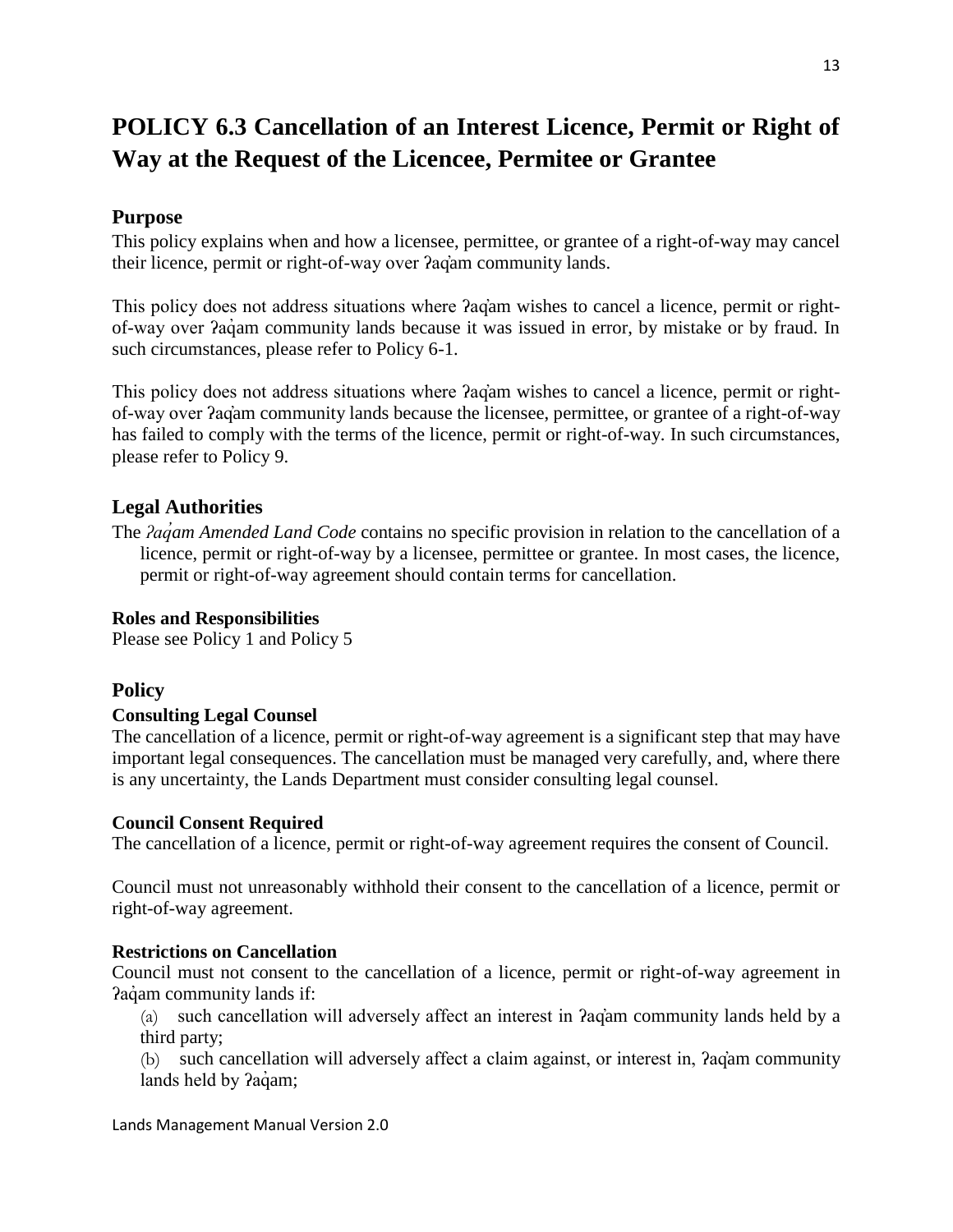(c) the licensee, permittee or grantee owes ʔaq̓am money in relation to the licence, permit or right-of-way agreement; or

(d) the licensee, permittee or grantee has not complied with a requirement under their licence, permit or right-of-way agreement in relation to environmental requirements.

# **No Release of Liability / Obligations**

A release of liability or obligations is a written agreement that acts to cancel the legal liabilities or obligations that exist between two (2) parties, either under an agreement or otherwise. A release is signed by one (1) party to the benefit of the other party as evidence that the party signing the release:

(a) gives up their right to enforce a term in their contract or agreement with the other party, or their right to enforce other legal rights against the other party; and

(b) releases the other party from having to fulfill the terms of the contract or agreement, or from having to uphold some other legal obligation towards the party signing the release.

In cancelling a licence, permit or right-of-way agreement, ʔaq̓am must **not** provide a release of liability or obligations to the licensee, permittee or grantee.

# <span id="page-13-0"></span>**Process**

# **Request to Cancel Licence, Permit or Right of way**

If a licensee, permittee, or grantee in relation to a right-of-way wishes to cancel their licence, permit or right-of-way agreement they must:

(a) complete two (2) copies of Part 1 of Form 6-3-01: Request to Cancel Licence, Permit or Right-of-way and submit it, along with any required additional documents, to the Lands Department; and

(b) if the licensee, permittee or grantee is not a member or a representative of a government agency, present two pieces of government issued identification to the Lands Department.

# **Receiving Request to Cancel Licence or Permit**

The person at the Lands Department who receives a request must document the following in Part 2 of Form 6-3-01: Request to Cancel Licence, Permit or Right-of-way:

(a) date and time that the request was received; and

(b) the name of the person at the Lands Department who received the request.

If the person making the request is not a member or a representative from a government agency, the person at the Lands Department who receives the request must:

(a) obtain two pieces of government issued identification from the person making the request; (a) compare the two pieces of government issued identification to the person who is making the request and assess whether the person making the request is the same person as the person whose identification is being provided;

(b) photocopy the two pieces of government issued identification that are provided and attach them to Form 6-3-01: Request to Cancel Licence, Permit or Right-of-way; and

(c) document on Part 2 of Form 6-3-01: Request to Cancel Licence, Permit or Right-of-way whether the identification provided shows a likely representation of the person who is making the request.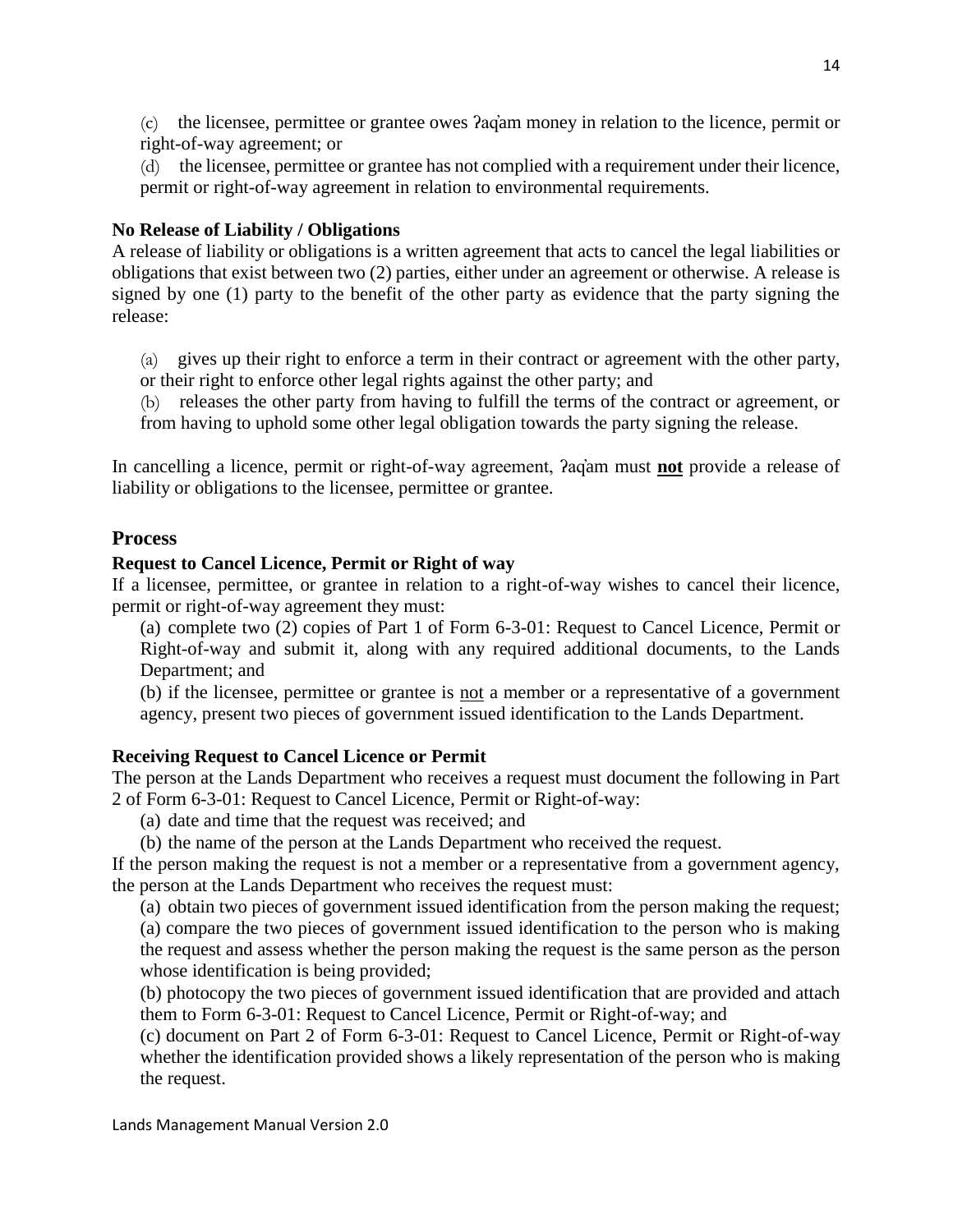## **Lands Department Review and Assessment of Request**

The Lands Department must review the information provided in Part 1 of Form 6-3-01: Request to Cancel Licence, Permit or Right-of-way, and the information in the Lands Department file for the licence, permit or right-of-way agreement to which the request relates, and confirm that the person making the request is authorized to submit the request:

(a) if the request is on behalf of an individual, the person making the request must be the same person who is named in the licence, permit or right-of-way;

(b) if the request is on behalf of a corporation, the Notice of Articles for that corporation must provide that the person making the request is a signing officer for the corporation;

(c) if the request is on behalf of a partnership, the partnership agreement must provide that the person making the request is a signing officer for the partnership;

(d) if the request is on behalf of a society, the society's by-laws must provide that the person making the request is a signing officer;

(e) if the request is on behalf of a First Nation, Band or Tribal Council, the person making the request must be a person designated to be a signing officer of that First Nation, Band or Tribal Council; and

(f) if the request is on behalf of a government agency, the person making the request must be a person with power to sign for that government agency.

The Lands Department must determine whether the licensee, permittee or grantee has fully paid to ʔaq̓am all payments that are due to ʔaq̓am under the licence, permit or right-of-way agreement. This can be done by consulting with the finance department.

The Lands Department must review the terms of the licence, permit or right-of-way agreement that pertain to its cancellation and ensure that the person making the request has provided documentary proof to *Pagam* that such terms have been complied with.

The Lands Department must refer to Policy 8 and ensure the applicant complies with all environmental site assessment requirements under that policy.

The Lands Department must review the Lands Department file for the licence, permit or right-ofway agreement to which the request relates and complete a search of the First Nations Land Registry to determine whether the cancellation of the licence, permit or right-of-way will adversely affect:

- (a) an interest in *Paciam* community lands held by a third party; or
- (b) a claim against or interest in *Pacifiam community lands held by Pacifiam*.

The Lands Department must complete Part 2 of Form 6-3-01: Request to Cancel Licence, Permit or Right-of-way.

# **Report to Council**

The Lands Department must provide Council with the following documents:

- (a) completed Form 6-3-01: Request to Cancel Licence, Permit or Right-of-way;
- (b)  $\hat{a}$  *agam Lands Department file for the licence, permit or right-of-way; and*
- (c) two (2) copies of a Band Council Resolution as follows:

# **ʔAQ ̓ AM BAND COUNCIL RESOLUTION CONSENTING TO**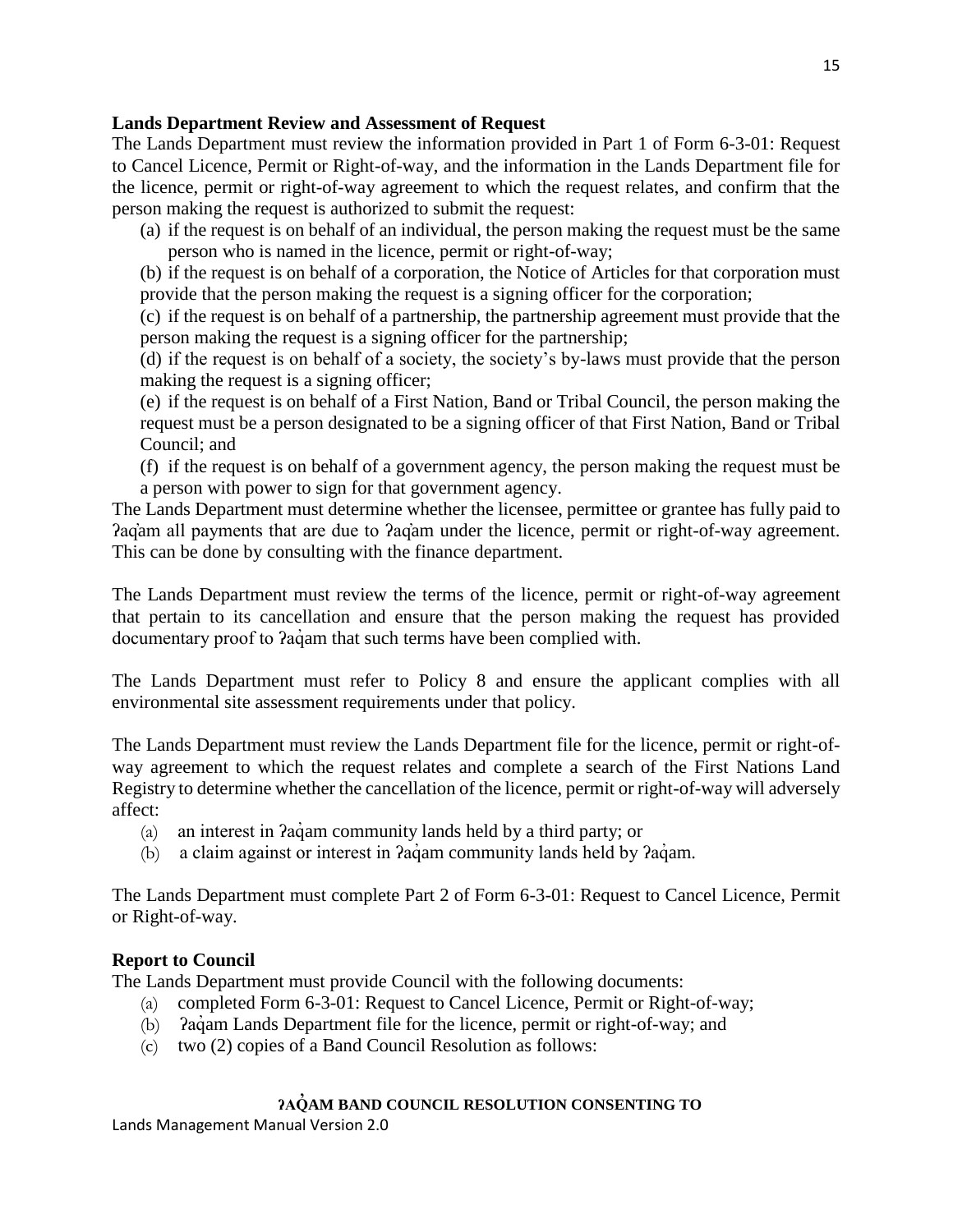#### **THE CANCELLATION OF A [PERMIT / LICENCE / RIGHT-OF-WAY] AGREEMENT**

**WHEREAS** in 1996 fourteen First Nations and Canada signed the *Framework Agreement on First Nation Land Management (Framework Agreement),* which established a process by which each of these communities could consider the option of assuming control over their reserve lands and resources by developing a Land Code and a community approval process, concluding an Individual Agreement with Canada, and ratifying the Land Code and Individual Agreement through a vote of the eligible members;

**AND WHEREAS** in 1999 Canada passed the *First Nations Land Management Act* to ratify the *Framework Agreement*;

**AND WHEREAS** in 2001 the fourteen First Nations and Canada agreed to amend the *Framework Agreement* to make it possible for additional First Nations to become signatories of the *Framework Agreement*;

**AND WHEREAS** *Pacam* signed an Individual Agreement with Canada on June 18, 2014;

**AND WHEREAS** the members of *?agam* voted in favour of the *St. Mary's Indian Band Land Code* at a ratification vote held on April 14-16, 2014 and the *St. Mary's Indian Band Land Code* came into effect on July 1, 2014;

AND WHEREAS the members of *?aqam* voted in favour of amendments to the *St. Mary's Indian Band Land Code* at a Meeting of Members vote held in accordance with section 48.1 and 13.1 to 13.9 of the *St. Mary's Indian Band Land Code* on February 25, 2016, which has become the *ʔaq̓am Amended Land Code, 2016*;

**AND WHEREAS** in [year] the Council of *?agam* consented to the attached [licence / permit / right-of-way] Agreement that grants to [name of licensee / permittee / grantee], a right to use or occupy [enter description of licence or permit /right-of-way area] for the purpose of [enter details regarding the purpose of the licence or permit or right-of-way];

**AND WHEREAS** the Council of *?ag*am has authority to cancel a licence, permit or right-of-way over *?agam* lands and [enter name of licensee / permittee/grantee] has requested that  $2a$ dam cancel the [licence / permit right-of-way] Agreement described above;

**THEREFORE BE IT RESOLVED THAT** the Council of *?aq*<sup>am:</sup>

**A.** consents to the cancellation of the above mentioned [licence, permit or right-of-way agreement] and that such cancellation is effective on the date that *faq*am registers the Certificate of Cancellation of Licence, Permit or Right-of-way and this BCR in the First Nations Lands Register.

**FURTHER IT BE RESOLVED THAT** the Council of *A*qiam authorizes [Name of Lands Department personnel] to execute the attached Form 6-3-02: Certificate of Cancellation of Licence, Permit or Right-ofway on behalf of *?aqam* 

#### **OR**

**B.** consents to the cancellation of the above mentioned [licence, permit or right-of-way agreement] conditional on the [licensee, permittee or grantee] completing the following:

- [enter conditions]; and
- presenting documentary proof of compliance with the above conditions to the Lands Department,

at which time the cancellation will be effective.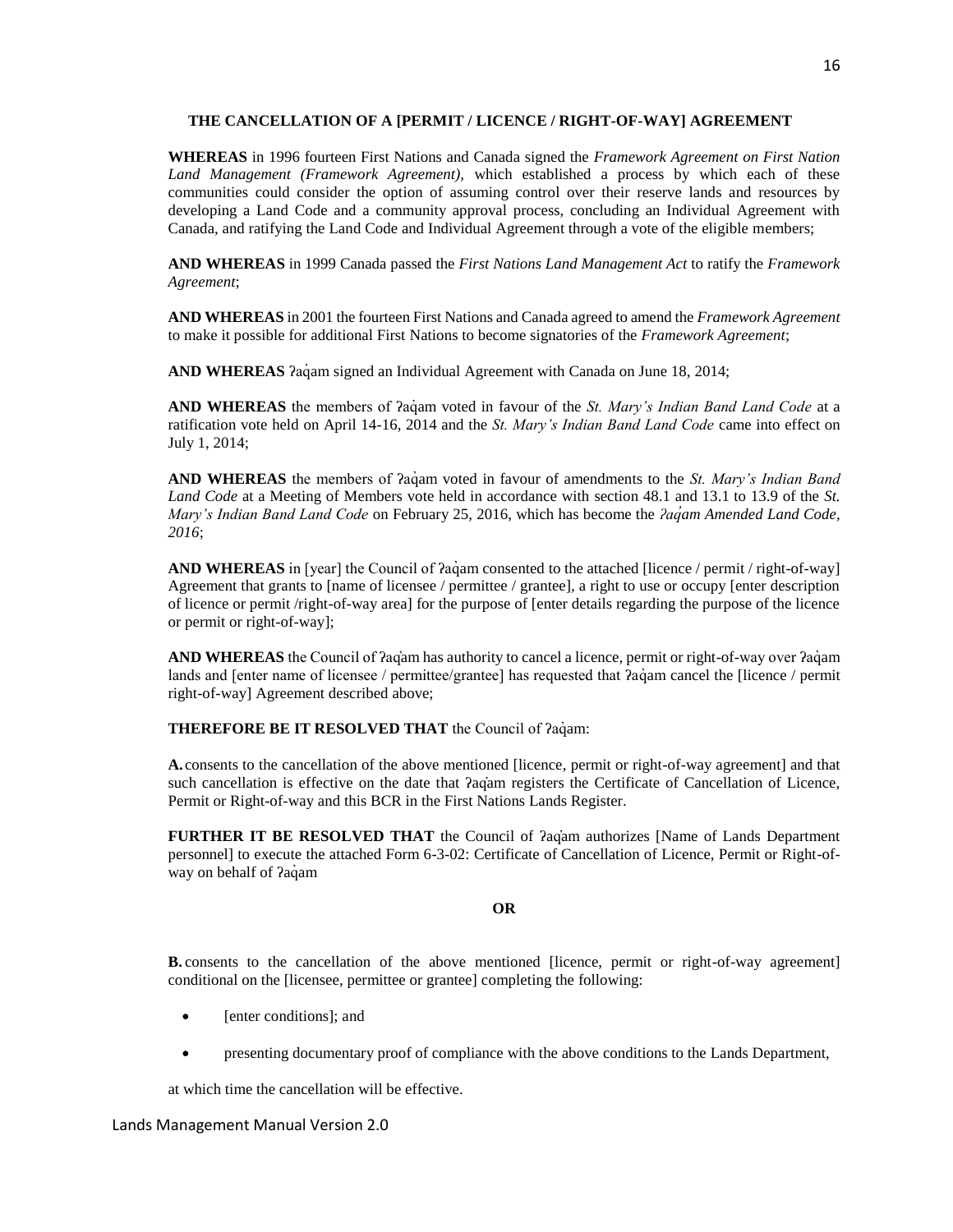**FURTHER IT BE RESOLVED THAT** the Council of *Angam authorizes* [Name of Lands Department personnel] to execute the attached Form 6-3-02: Certificate of Cancellation of Licence, Permit or Right-ofway on behalf of  $2a\ddot{q}$  am after [name of applicant] has complied with the conditions set out in this Band Council Resolution;

#### **OR**

**C.**denies the cancellation of the above mentioned [licence, permit or right-of-way agreement] because [enter the reasons for such denial].

#### **Council Decision on Cancellation**

Council must review the documents provided by the Lands Department then pass, and sign three (3) copies of, a Band Council Resolution either consenting to (with or without conditions) or denying (with reasons) the cancellation of the licence, permit or right-of-way agreement.

Once Council passes a Band Council Resolution concerning the cancellation of a licence, permit or right-of-way agreement, Council must provide the Lands Department with three (3) signed copies of that Band Council Resolution and return to the Lands Department all documents provided to Council.

#### **Cancellation of Licence, Permit or Right of way Agreement Approved by Council**

If Council consents to the cancellation of a licence, permit or right-of-way agreement, the Lands Department must:

(a) ensure the person who is an authorized signatory completes and signs two (2) copies of Form 6-3-02: Certificate of Cancellation of Licence, Permit or Right-of-way;

(b) register the Form 6-1-02: Certificate of Cancellation of Licence, Permit or Right-of-way in the First Nation Land Register along with the Band Council Resolution consenting to the cancellation of the licence, permit or right-of-way agreement;

(c) provide to the licensee, permittee or grantee one (1) original signed copy of Form 6-1-03: Certificate of Cancellation of Licence, Permit or Right-of-way and one (1) original, signed copy of the Band Council Resolution consenting to the cancellation of the licence, permit or right-of-way agreement.

#### **Documentation**

The Lands Department must ensure the Lands Department file contains:

(a) the completed Form 6-3-03: Request to Cancel Licence, Permit or Right-of-way;

(b) one (1) original signed copy of Form 6-3-02: Certificate of Cancellation of Licence, Permit or Right-of-way;

(c) one (1) original, signed copy of the Band Council Resolution consenting to the cancellation of the licence, permit or right-of-way agreement; and

(d) copies of all correspondence with the licensee or permittee regarding the cancellation of the licence, permit or right-of-way agreement.

## **Cancellation of Licence or Permit Approved by Council Conditional on Certain Terms Being Complied With by the Licensee, Permittee or Grantee**

If Council consents to the cancellation of a licence, permit or right-of-way agreement but provides conditions that must be complied with by the licensee, permittee or grantee before the cancellation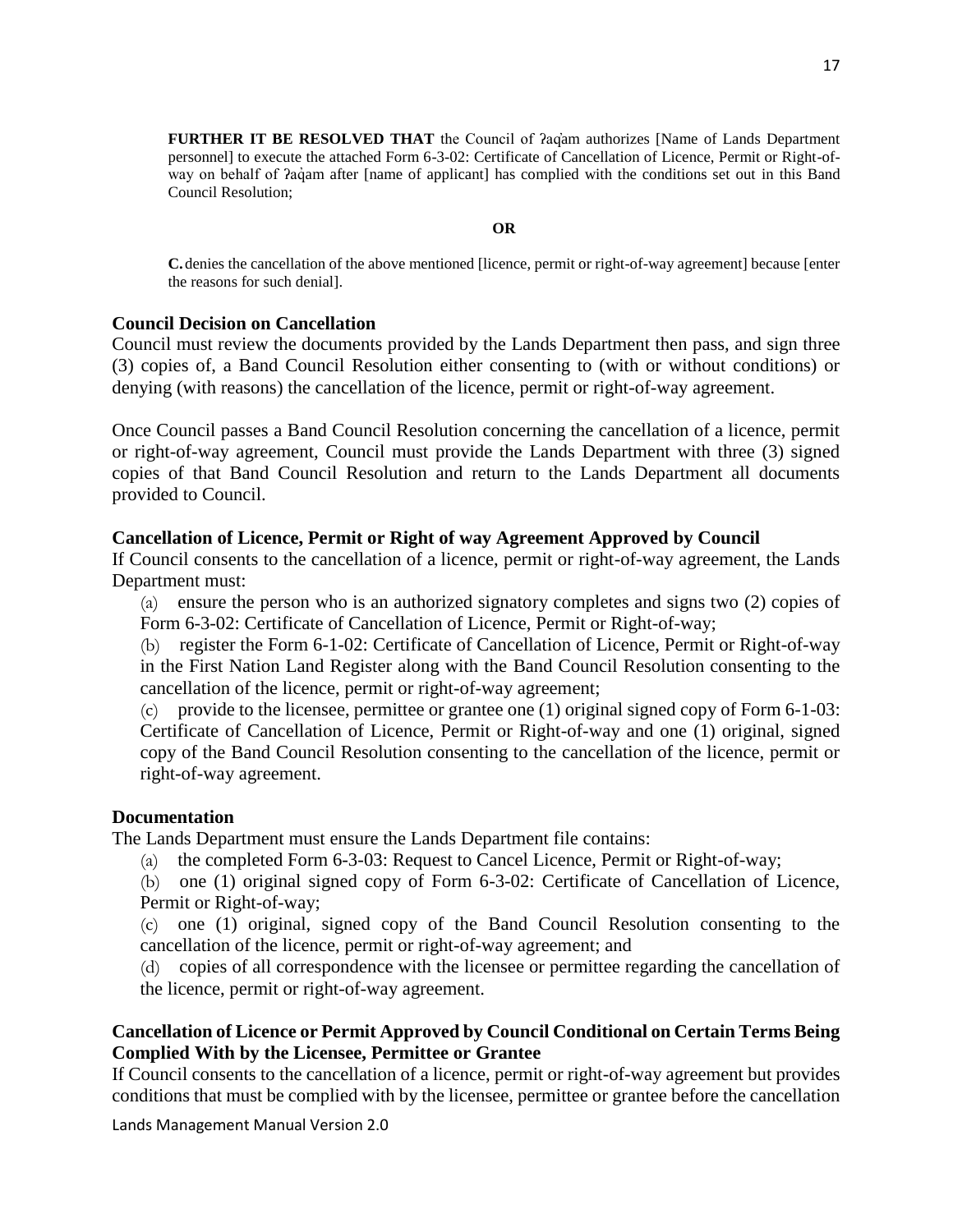will be effective, the Lands Department must provide the licensee, permittee or grantee with a written notice setting out:

(a) the date that Council considered the licensee, permittee or grantee's request to cancel the licence, permit or right-of-way agreement;

(b) details of the licence, permit or right-of-way agreement to which the request related;

(c) the conditions that must be complied with before ʔaq̓am will cancel the licence, permit or right-of-way agreement and the date for when those conditions must be completed; and

details of the documentary evidence that the licensee, permittee or grantee must provide to Pagam to prove that the conditions have been complied with before Pagam will cancel the licence, permit or right-of-way agreement, and must attach to the written notice an original copy of the Band Council Resolution.

## **Monitoring Conditions**

If Council consents to the cancellation of a licence, permit or right-of-way agreement subject to conditions, the Lands Department must complete Part 3 of Form 6-3-01: Request to Cancel Licence, Permit or Right-of-way and monitor the completion of those conditions before executing form 6-3-01: Certificate of Cancellation of Licence, Permit or Right-of-way.

## **Execute Certificate of Cancellation**

Where:

(a) Council consents to the cancellation of a licence, permit or right away agreement without conditions; **or** 

(b) Council consents to the cancellation of a licence, permit or right away agreement with conditions and the Lands Department receives the documentary evidence required by a Band Council Resolution in relation the completion of those conditions, the Lands Department must ensure the person who is an authorized signatory completes and signs two (2) copies of Form 6-1-03: Certificate of Cancellation of Licence, Permit or Right-of-way.

# **Register the Cancellation**

The Lands Department must register the cancellation of the licence, permit or right-of-way in accordance with Policy 2.

## **Notice to Applicant**

After registering the cancellation of the licence, permit or right-of-way agreement, the Lands Department must send to the applicant an original, signed copy of Form 6-1-03: Certificate of Cancellation of Licence, Permit or Right-of-way.

# **Request to Cancel Licence or Permit Denied**

If Council denies the cancellation of a licence or permit, the Lands Department must provide the licensee or permittee with a written notice setting out:

(a) the date that Council considered the licensee, permittee or grantee's request to cancel the licence, permit or right-of-way agreement;

- (b) details of the licence, permit or right-of-way agreement to which the request related;
- (c) that Council has denied the licensee, permittee or grantee's request to cancel the licence, permit or right-of-way agreement; and
- (d) the reasons for why Council denied the request,

and must attach to the written notice an original copy of the Band Council Resolution.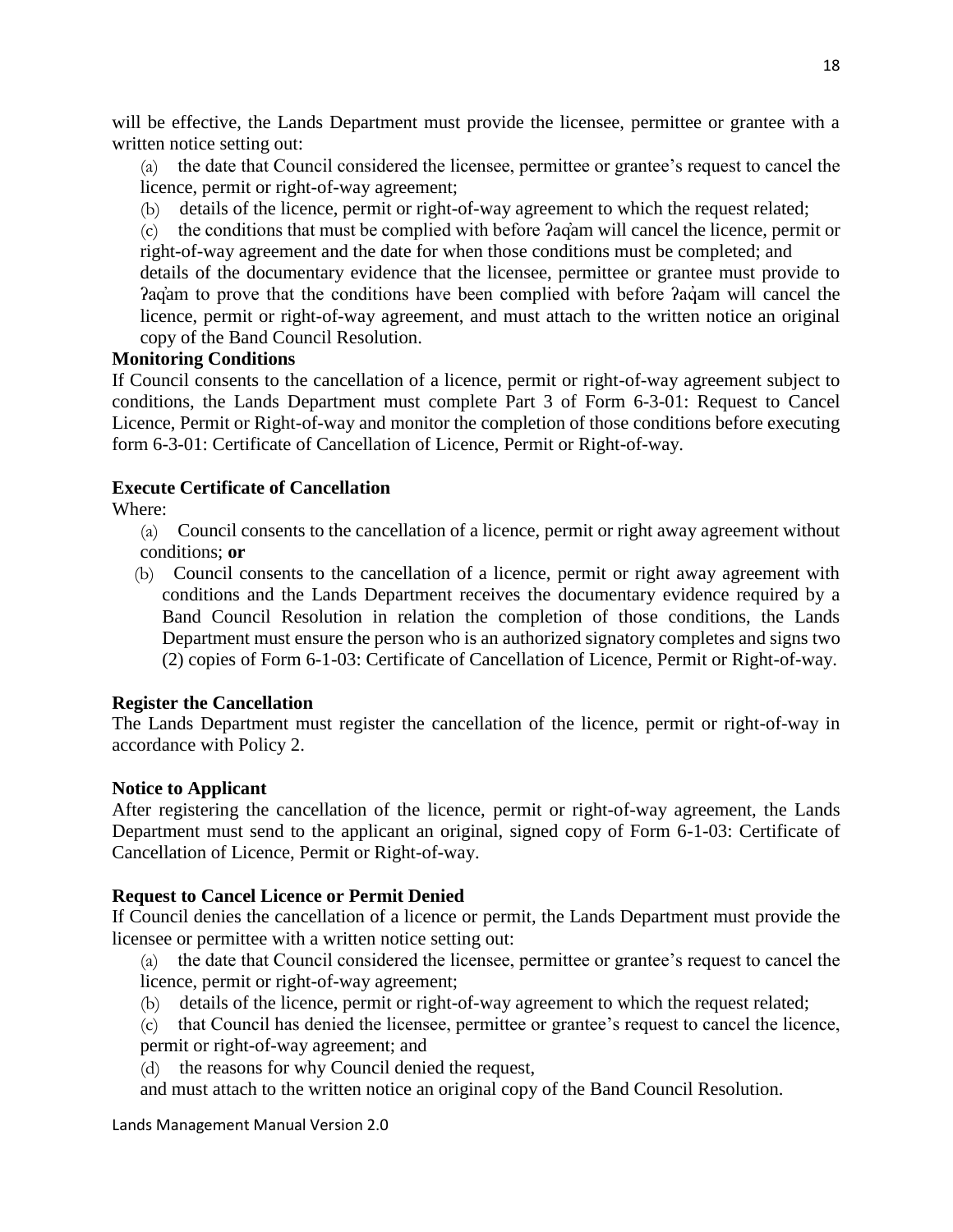## **Documentation**

The Lands Department must ensure the following documents are in the Lands Department file to which the cancellation of the licence, permit or easement agreement relates:

(a) the completed Form 6-3-01: Request to Cancel Licence, Permit or Right-of-way;

(b) copies of all documentation and communications between the Lands Department and the licensee, permittee or grantee related to the cancellation of the licence, permit or right-of-way agreement;

(c) one original, signed copy of the Band Council Resolution consenting to or denying the cancellation of the license, permit or easement agreement;

(d) any documents that relate to the completion of conditions as set out in the Band Council Resolution; and

(e) if applicable, the completed and signed Form 6-1-03: Certificate of Cancellation of Licence, Permit or Right-of-way.

# <span id="page-18-0"></span>**Resources and Forms**

Besides this policy, consult the following resources:

(a) Policy 8: Environmental Assessments/Review;

(b) *First Nations Land Management Act*;

(c) *First Nations Land Registry Regulations*

## **Forms**

6-3-01 Request to Cancel Licence, Permit or Right of Way